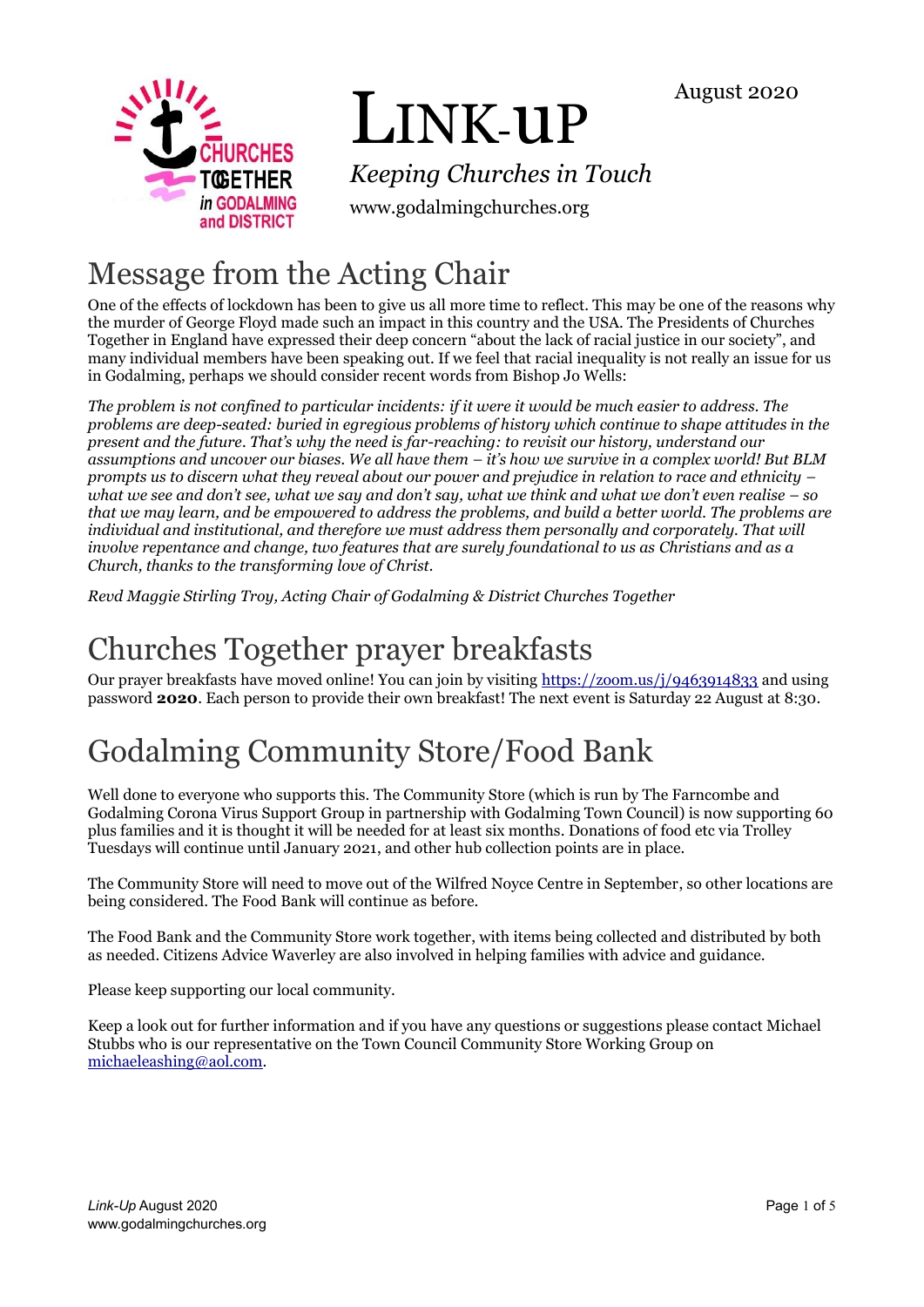# News of the Churches and organisations

# The Parish of Godalming – St Peter and St Paul's Church and St Mark's Church

Our online services via Zoom continue to be well attended by members of our regular congregation and by some who have joined us from churches around the country. We are hoping to open St Peter and St Paul's Church for private prayer, and we anticipate that we should be ready to do this in August. For more information on Sunday services, please visit our websit[e parishofgodalming.org.uk.](https://parishofgodalming.org.uk/)

# Busbridge&Hambledon Church

#### **Online worship**

Busbridge&Hambledon Church is continuing to broadcast Sunday services on YouTube. Both the main and the Heritage service based on the Book of Common Prayer are available on the BHC Godalming YouTube Channel: [youtube.com/c/BHCGodalmingOnline](https://www.youtube.com/c/BHCGodalmingOnline)

#### **Looking at restarting worship in churches**

We are looking at ways to restart worship in the churches, and over the summer we are trying some experimental ways to test both safety and technology. We held an open air service in The Old Rectory next to Busbridge Church on 12 July, and a drive around service on 19 July and are planning a Drive IN service in September. YouTube services will continue over the summer, with some live events on zoom for all the family. All details are on th[e www.bhcgodalming.org](https://www.bhcgodalming.org/) website.

#### **Showing support for keyworkers**

We wanted to show our support and thanks to all the brilliant keyworkers at schools and care homes in the benefice, and the older people's team and children's, youth and family team have really enjoyed dropping token gifts to staff at Busbridge Juniors, Busbridge Infants, La Verna at Ladywell, Hydon Hill Cheshire Home, Hambledon Nursery and St Dominic's school. Thanks to everyone who has worked so hard to care for others during these challenging times.

#### **Church Family Support Fund**

Are reminder too that the Church Family Support Fund is available to help anyone in the Godalming area. Thank you to those who have made gifts to the fund to in turn allow us to make gifts to local people since the Coronavirus crisis started. Please pray for those who have been blessed in this way. Details for making donations and applications to the fund – which is open to anyone in the Godalming area – can be found on [www.bhcgodalming.org/c19-givingandsupport.](https://www.bhcgodalming.org/c19-givingandsupport)

## St John's Parish Church, Farncombe

We have recommenced physical worship at St John's from Sunday 12 July, with celebrations of the Eucharist at 8:00 and 10:30. Although the Catholic parish hasn't yet settled what their pattern of worship will be, the later start of our main service is to accommodate Mass (and cleaning!) in between ours should that be the preferred option.

Within the unavoidable limitations the service went very smoothly, everyone was understanding of what we can and can't yet do, and it was a relief to be able once again to join together as the Body of Christ to 'do this in remembrance' of Jesus.

We're continuing to offer remote worship resources as not everyone can get to church or feels confident to do so. The time to come will almost certainly be hard as we face questions about what we are able to manage in terms of outreach and community service, as continuing restrictions will not only impose limitations themselves but also reduce the human resources we have available. [www.farncombe.org.uk](http://www.farncombe.org.uk/)

## Godalming Baptist Church

We at GBC have a YouTube Channel - what a steep learning curve for us all! We have divided the church into Pastoral Groups with individuals calling individuals on their list, and we have some who are able to go and shop for others and do doorstep deliveries. We are encouraging people in the church who do have email to send in favourite hymns and passages and jokes and funny stories etc and we will post these out to those stuck at home without computers and the rest will receive by email. Blessings, Sandra

[www.godalmingbaptistchurch.org.uk](http://www.godalmingbaptistchurch.org.uk/)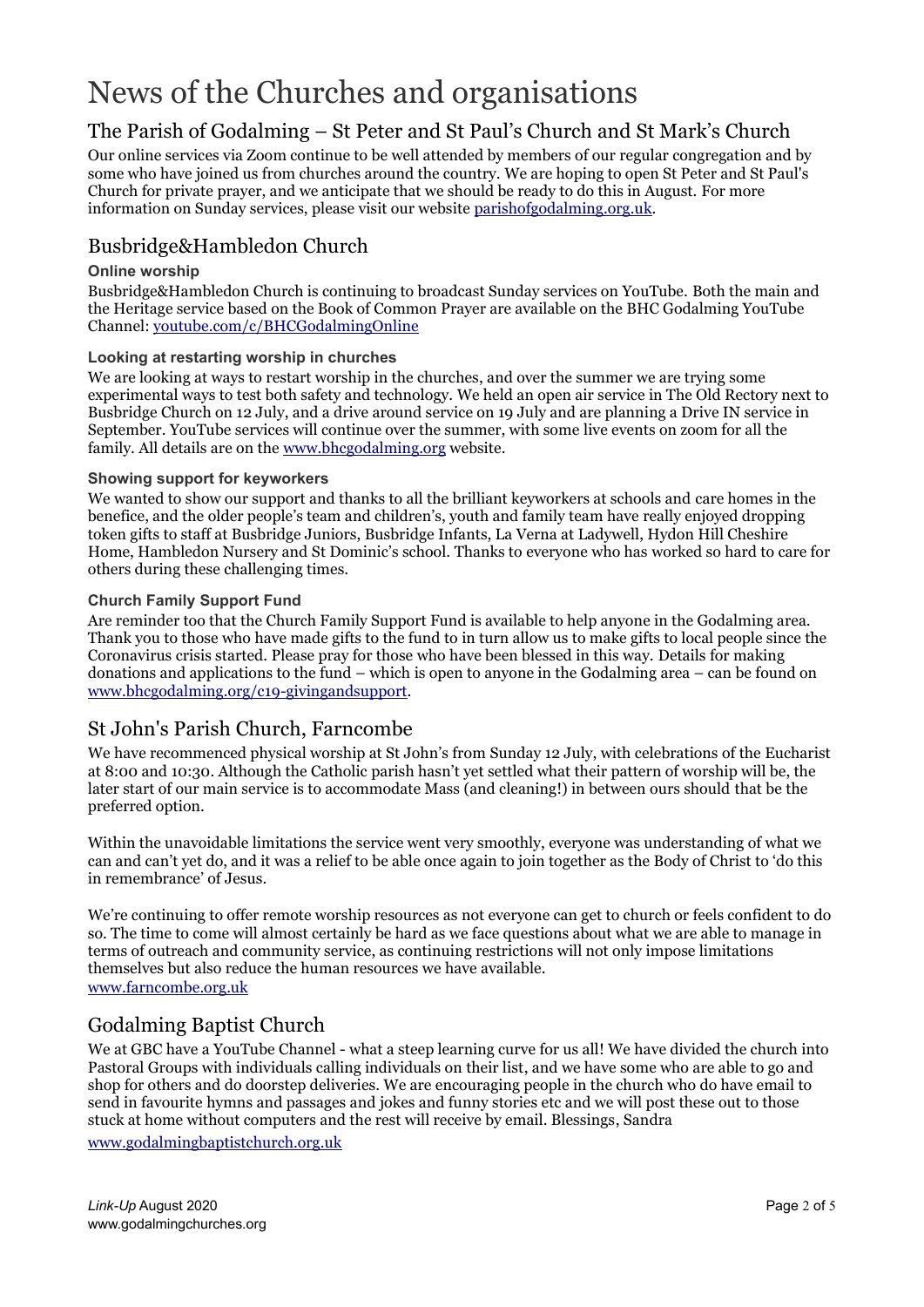# Godalming United Church

#### **Online church**

Our Sunday morning services are streamed real-time every Sunday at 10:30 at [https://guc.online.church](https://guc.online.church/) and are available for viewing later on our website: [www.guc.org.uk](https://www.guc.org.uk/) or YouTube channel [bit.ly/GUCYouTube.](https://bit.ly/GUCYouTube)

Viewing figures have been very positive and include people watching from across the country. Recently we received an appreciative email from a couple living on the west coast of Scotland who have found our weekly services especially helpful – and, being  $2\frac{1}{2}$  hours' drive from the nearest Methodist church, have taken real pleasure in sharing in the special character of Methodist worship. Many thanks to Richard August and his team for enabling all this to happen.

#### **Bob Weighton - 29 March 1908 to 18 May 2020**

It was with sadness that we heard of the death of the world's oldest man – Bob Weighton. A resident of Alton, he was until recent years a familiar face at GUC through his family (Peter and Sue Weighton) and was a wellloved and respected member of our wider church family.

Born in Hull, he trained as an engineer in the North-East. Always a strong member of the Presbyterian (later Congregational) Church he went out as a teaching missionary to Taiwan in the 1930s. With the coming of the War in the Pacific, he and his growing family were evacuated to Canada, where Bob used his skills working for the Air Force. In 1946, the Weightons returned to the UK, and Bob lectured at the college which was later to become City University.

Bob was an extraordinary man - and not simply because of his amazing age. A role model to all, he lived his life interested in and engaged with all kinds of people from across the world. Viewing everyone as his brother or sister and believing in loving, accepting and caring for one another. He had many, many friendships and read and talked politics, theology, ecology (he cared greatly for the environment) and more right up until his death. The second bedroom in his flat was a workshop, filled with furniture, windmills and puzzles he made and sold in aid of charity, often from bits of wood pulled from skips. Bob celebrated his last birthday behind closed doors in lockdown, describing the world as "a bit of a mess" in the crisis. When asked about the key to his longevity he simply replied, "I just haven't died." He previously had told the BBC: "I think laughter is extremely important. Most of the trouble in the world is caused by people taking themselves too seriously."

Until the very end Bob remained the witty, kind, knowledgeable, conversationalist father, grandfather and great grandfather of the Weighton clan, and he will be greatly missed.

[www.guc.org.uk](http://www.guc.org.uk/)

# St Edmund King & Martyr Godalming with St Joseph's Milford Roman Catholic Churches

#### **Virtual Pilgrimage**

St Edmunds Parish Godalming Facebook page has received lots of visits from funders and parishioners following our 109mile Virtual Pilgrimage and looking at all the photos posted by the Pilgrims walking to Bury St Edmunds but in our local area at https://www.facebook.com/stedsgod we have raised £2,675 for the CAFOD COVID 19 Appeal over 5 weeks from 13th June to 18th July when we met up to celebrate with a socially distanced picnic near the bandstand in the Phillips Memorial Gardens. If you would like to contribute to this worthwhile cause here is a link to the Parish Just Giving Page [www.justgiving.com/fundraising/Jo-Lewry1](https://www.justgiving.com/fundraising/Jo-Lewry1)

#### **Back to the Pews…**

It has been so lovely to be able to worship as part of our Community back in our churches. Our Churches opened on the 4 and 5 July with Masses at both St Edmunds in Godalming and St Joseph's in Milford, and even without any singing and all the social distancing measures, it was still a joy to be back in church as a worshiping family in Christ. As part of our Pilgrimage, Sue and I walked from Milford into St Edmunds to weekday Mass on Monday 5 July – we just could not get enough of a good thing! There is a strict booking system for the weekend services, but as the weekday services attract a smaller congregation, you can just go along without pre-booking.

We continue with the St Edmund's Virtual Parish - GoToMeeting Virtual Parish 450-922-301 t: 020 3713 5028 – access code 450-922-301 – Every Sunday at 10:30 for those still shielding or who may be unwell or just fearful of returning.

#### **Lectio Divina**

Many of you experienced this very special way of praying with the scriptures at the June Prayer Breakfast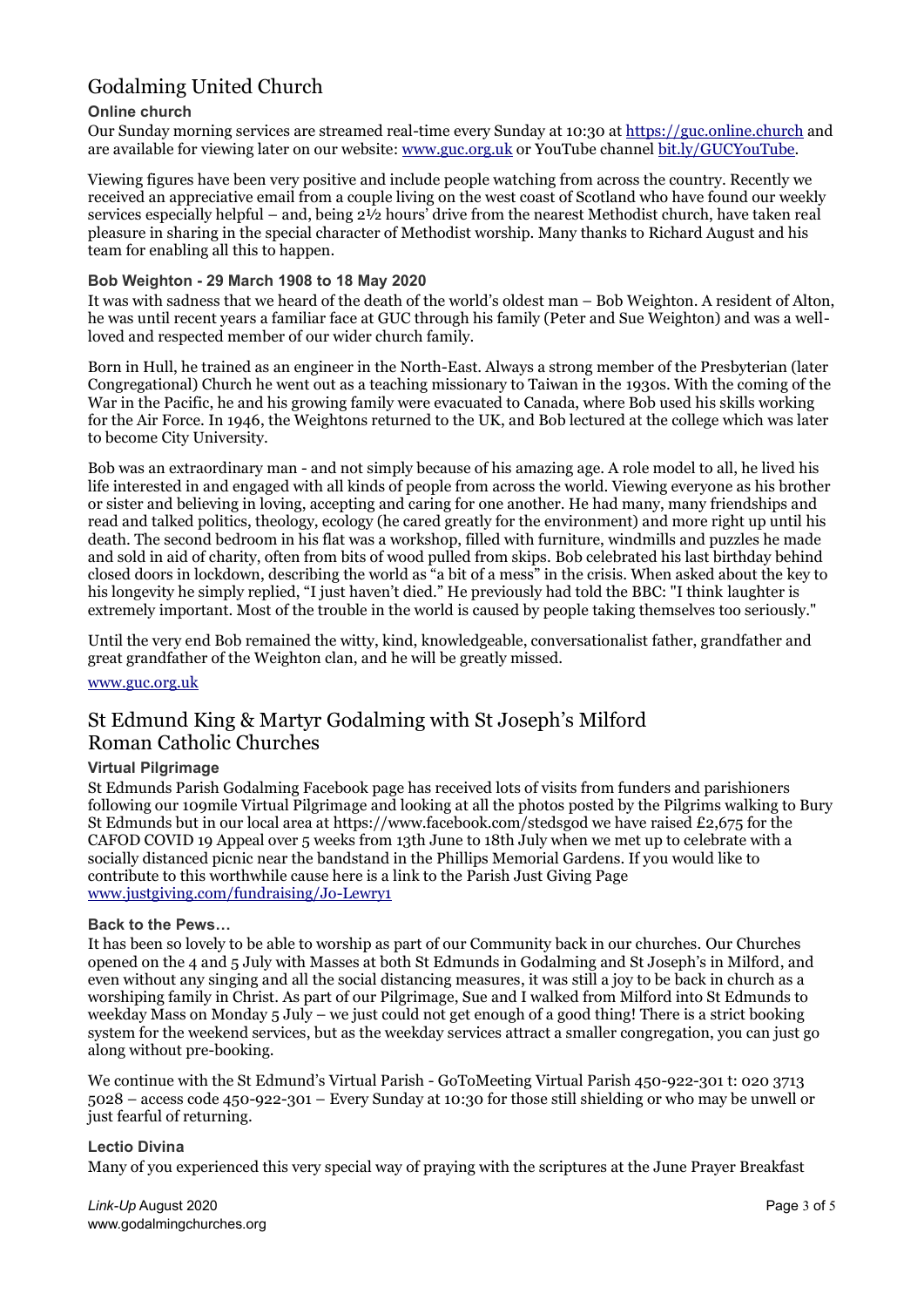when Fr Jonathan used this way of praying to help us to hear the "God who Speaks", and we find in it that God is not indifferent to our struggles and search for meaning. You are all very welcome to join us on Wednesday evenings from 19:30 to 20:45 on GoToMeeting Virtual Parish 450-922-301t: 020 3713 5028 – access code 450-922-301

#### **Family Quiz of Godalming**

With the school holidays upon us you may be interested in the Family Quiz of Godalming which Alan Lion is happy to share with you – for a copy email  $\underline{alion@b}$ tinternet.com

#### **Face coverings**

Now that face coverings are mandatory in shops, you can obtain these vital items, which have been lovingly made by Sr Mary Burke FMDM from Ladywell Convent. They are three-layered, light cotton with gentle elastic which goes around the ears. Sr Mary also prays for the health and safety of the wearer as she sews them. There is no charge, and our lovely Parish Assistant: Sarah Stilwell will be happy to help you e: [godalming@abdiocese.org.uk](mailto:godalming@abdiocese.org.uk) : 01483 416880.

#### **Sources of Practical Support**

*Love One Another Fellowship* If you would like help from our team of parish volunteers do not hesitate to call the help line number (07593 121430) or send a message via the parish email or Fr Jonathan.

*Godalming Food Bank* is still providing vital support to many. For latest update and details, including new collection points see: http://www.parishofgodalming.org.uk/ourchurch-of-st-marks/food-bank/

Some *food vouchers* are available from the Diocese for those in need. Please speak to Fr Jonathan or Sarah in the parish office.

*Parish Welfare Fund* aims to support those who are struggling at this time to afford basic necessities. If you need a bit of help or know someone who does, please don't hesitate to contact Fr Jonathan, in confidence. The SVP are also able to help

[https://stedsgod.com](https://stedsgod.com/)

## Godalming Quakers

#### **Online Meetings for Worship**

We continue to hold online Meetings for Worship on Sundays using the Zoom platform[: https://zoom.us,](https://zoom.us/) as well as virtual coffee breaks on Friday afternoons. These have allowed us to worship and socialise together in spite of the physical limitations.

#### **Ecumenical Sunday morning**

During a recent Quaker Meeting for Worship on Zoom, a friend started smiling with the sound of a little chuckle. He later told us that his silence had been accompanied by the sound of a congregational hymn sang in a good voice by his lodger from upstairs during her Zoom Church service. A welcome Covid period side effect of Gospel unity.

#### **Walking to Jerusalem - start: Godalming**

In 2017, Amos Trust friends walked some 3,000 miles from London to Jerusalem in solidarity with Palestinian people. Now, three years later, Amos friends are again aiming to complete 3,000 miles, this time from people's homes in the UK and call for 'full equality for everyone who calls the Holy Land home'. I have started walking to and around Godalming aiming to add my 50 miles to the total and help to 'walk, fundraise, donate', [www.amostrust.org/just-walk-again.](https://www.amostrust.org/just-walk-again) Today I could feel a spring in my step when I added my walk to the post office to 'Just Walk to Jerusalem'. To join me, please ring 01483 414767. Anna Seifert

[www.godalmingquakers.org](http://www.godalmingquakers.org/)

## Trinity Trust Team

#### **Moving On workshops**

We were delighted to be able to take our revised, COVID-compliant Year 6 *Moving On* workshops into a number of local junior and primary schools before the end of the school term. The workshop underscores key teaching points around ownership, organisation, opportunity and orientation (secondary school sites are bigger and more spread out) and is seen as a valuable tool by Year 6 leads and Heads. Our Year 7 intake activities will now be delivered early in September in Broadwater and Rodborough schools.